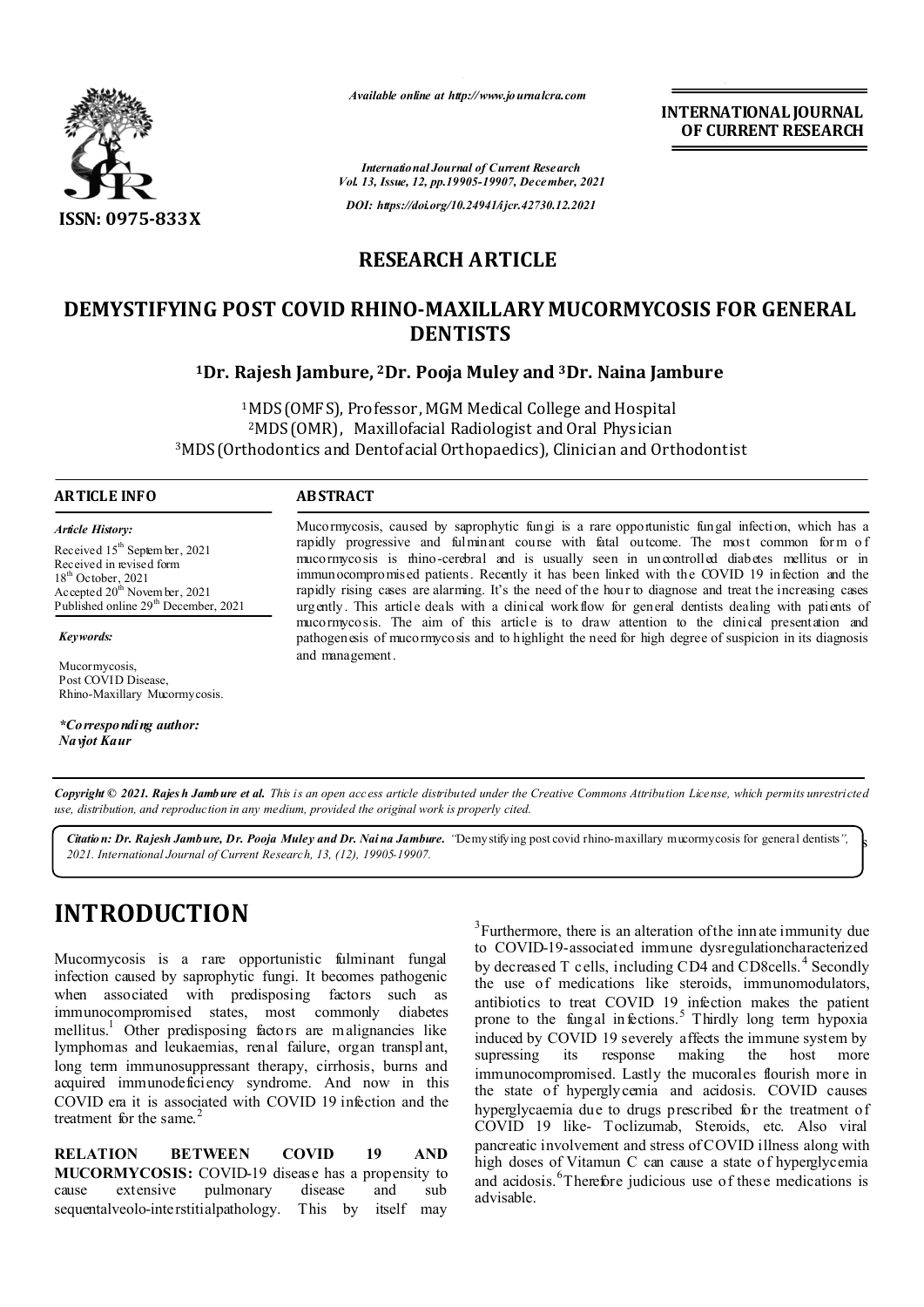**TYPES OF MUCORMYCOSIS:** Based on anatomic localization, mucormycosis can be classified as one of 6 forms:

- Rhinocerebral,
- Pulmonary,
- Cutaneous,
- Gastrointestinal,
- 
- Disseminated, and<br>• Uncommon presentations<sup>7</sup>.

Rhinocerebral is the most common and most fatal manifestation, which is further divided into three subtypes: rhino-maxillary, rhino-orbital, and rhino-orbitocerebral. It is encountered in 60 to 80 percent of mucormycosis cases. In isolated rhinomaxillary infections, the survival rate is 82 percent, whereas prognosis is markedly poor in cerebral involvement, with a survival rate of 38 percent.The rhinomaxillary type primarily involves palate, maxilla, nasal turbinates and lateral nasal wall along with the paranasal sinuses. This article is focused predominantly on the rhinomaxillary mucormycosis. <sup>7</sup>

**COMMON CLINICAL FINDINGS:** Rhinocerebralmucormycosis is the most distinctive form of mucormycosis. <sup>8</sup>The initial symptoms are nonspecific (e.g., headache, malaise, and lethargy). However, the characteristic features of rhino cerebralmucormycosis are summarized in

| Type                                                                         | Region                    | Clinical findings                                                                                                                                                                           |
|------------------------------------------------------------------------------|---------------------------|---------------------------------------------------------------------------------------------------------------------------------------------------------------------------------------------|
| RHINO-<br><b>MAXILLARY</b>                                                   | Intra oral<br>findings:   | Halitosis/Intraoral pus discharge/<br>Ulceration $\&$ Blackening<br>of<br>mucosa/Exposed palatal<br>bone/ Sinus tract/ Loosening of<br>teeth/ Unhealed tooth socket/<br>Mobility of maxilla |
|                                                                              | Face                      | Facial swelling / Paresthesia<br>Sinus<br>tract<br>face/<br><sub>on</sub><br>Discolouration of skin (necrosis)/<br>Infection in dangerous area of<br>fa ce                                  |
|                                                                              | <b>Nasal</b><br>findings: | Foul<br>smelling<br>nasal<br>discharge/Nasal congestion/<br>Ery thematous<br>$S$ musitis/<br>to<br>violace ousto black<br>necrotic<br>eschar in nasal cavity                                |
| RHINO-ORBITAL<br>$+$ N asal findings                                         | Orbital<br>findings:      | Vision loss/Peri orbital cellulitis/<br>Chemosis/<br>Exophthalm $os(Prop tosis)$<br>Opthalm oplegia                                                                                         |
| RHINO-ORBITO-<br><b>CEREBRAL</b><br>$+$ N asal findings<br>+Orbital findings | <b>CNS</b><br>findings:   | Headache/<br>Cranial<br>nerve<br>involvement/ Rapidly progressive<br>neurological deficit                                                                                                   |

**DIAGNOSIS OF MUCORMYCOSIS:** A clinician must think of this entity in the appropriate clinical setting and pursue invasive testing in order to establish a diagnosis as early as possible. Along with that a proper history is also important to establish the diagnosis. Specific points to be observed in history like-history of COVID infection (Immunosuppressive drugs/ Ventilatory care, etc.), Co morbid conditions: Diabetes mellitus/ Malignancy/ HIV/ Chronic kidney disease / Obesity/

Other systemic illness and local factors (H/O tooth extraction or any other oral/surgical procedure/  $\text{Head}$  injury)<sup>9</sup>. Timely diagnosis is paramount in cases of mucormycosis. Persons with suspected rhinocerebral disease should undergo imaging of the paranasal sinuses and an endoscopic examination of their nasal passages with biopsies of any suggestive lesions. The diagnosis of mucormycosis is established by obtaining a biopsy specimen and fungal culture o f the involved tissue, and frozen tissue samples should be immediately evaluated for signs of infection.

Following investigations should be considered<sup>10</sup>

| Examination                         | Test Type                                                                                                |
|-------------------------------------|----------------------------------------------------------------------------------------------------------|
| Radiographic<br>Examination:        | CBCT, CT-PNS/Face, MRI                                                                                   |
| Direct Microscopy-<br>KOH wetmounts | Direct microscopy of the deep nasal<br>swab or paranasal sinus, using a KOH<br>mount for rapid diagnosis |
| Lab parameters:                     | CBC/ ESR/ FBS, PPBS, HbA1C/<br>LFT/ RFT with electrolytes/ HIV,<br>HbsAg                                 |
| Biopsy in Oral cavity               | Biopsy from deeper portion<br>of<br>extracted tooth socket/exposed bone                                  |
| Other investigations                | Nasal endoscopic examination, CSF<br>(if indicated)                                                      |

**TREATMENT:** Mucormycosis is a medical emergency. Currently a 3 pronged approach is recommended for treating mucormycosis 1. Surgical debridement 2. Antifungal therapy along with supportive medical therapy 3. Elimination or control of predisposing factors.<sup>7</sup>

**Surgery:** Surgical management of Rhino-maxillary mucormycosis should be initiated early in the course of treatment by an Oral and Maxillo facial surgeon along with ENT and ophthalmic surgeon when needed. Aggressive surgical debridement o f involved tissues should be considered as soon as the diagnosis of any form of mucormycosis is suspected. In the case of rhino-maxillary infection, debridement to remove all necrotic tissue can often be disfiguring, requiring removal of the palate, nasal cartilage, and the orbit. In some cases, radical resection may be required, which can include partial or total maxillectomy, mandibulectomy, and orbital exenteration. However, more recent experience shows that endoscopic debridement with limited tissue removalcan also be accomplished.<sup>14</sup>

**Antifungal Therapy:** For the medicinal therapy, Amphotericin B is the antifungal agent of choice. Early initiation of antifungal therapy improves the outcome of infection with mucormycosis. Amphotericin B is a polyene antifungal agent that acts by binding to sterols (primarily ergosterol) in the fungal cell membrane with a resultant change in membrane permeability. Posaconazole or is avuconazole is used as step-down therapy for patients who have responded to amphotericin B.<sup>12,13</sup>Following dosage can be given-

**Control of Predisposing Factors:** It is imperative to the treatment of mucormycosis to keep the predisposing factors under tabs. Proper control of blood sugar levels with control of electrolyte disturbance and regular renal function tests must be done.Control of other mentioned predisposing factors should also be considered.

**PROGNOSIS:** Rhinocerebralmucomycosis, as the most frequent form of mucormycosis, accounts for more than 75% of the cases.<sup>7</sup>Overall mortality from rhino-orbital-cerebral mucormycosis ranges from 25 to 62 percent, with the best prognosis in patients with infection confined to the sinuses. In isolated rhinomaxillary infections, the survival rate is 82 percent. Prognosis involves high morbidity and mortality;